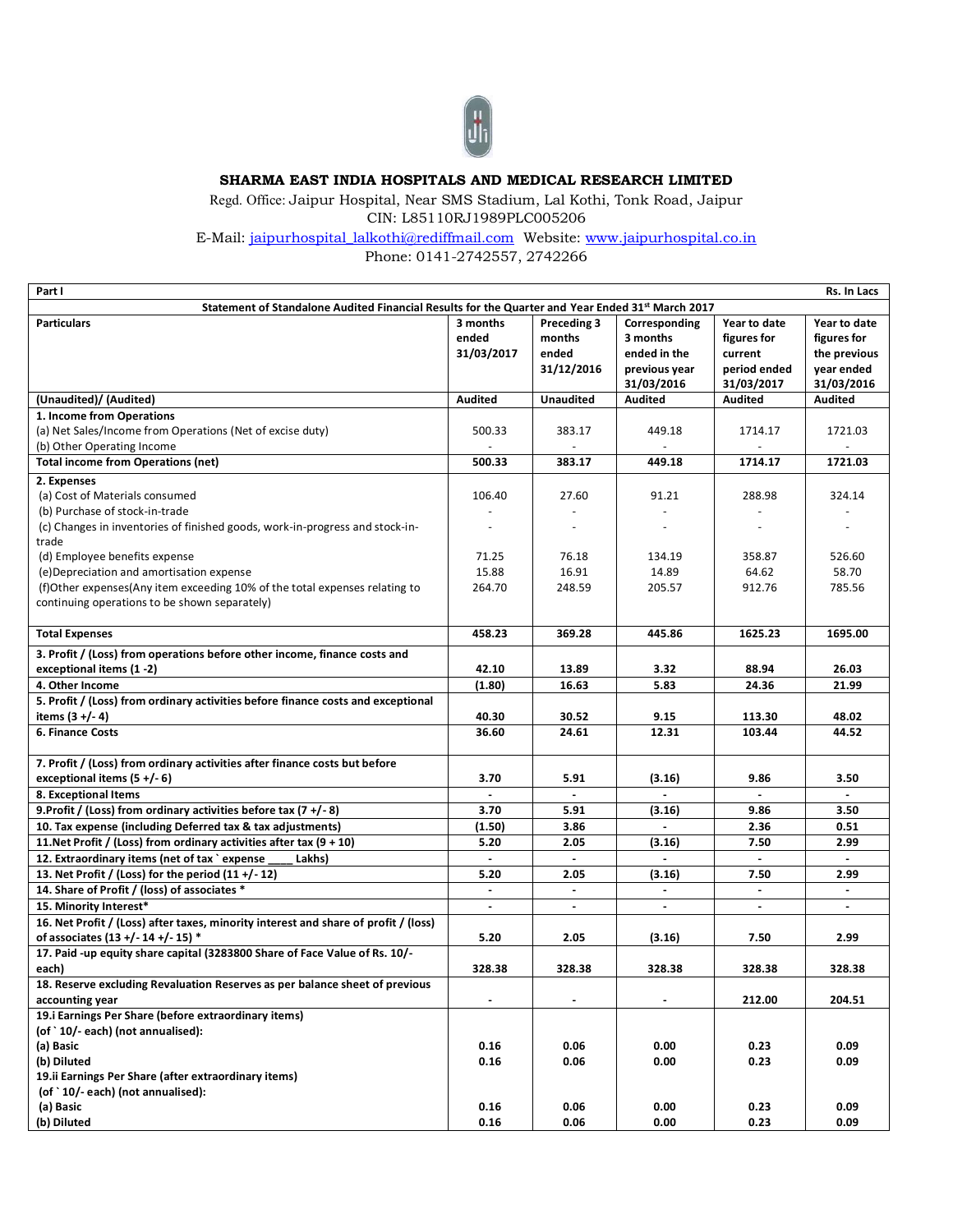Note:-

- 1. These results have been reviewed by the Audit Committee and taken on record by the Board of Directors at their meeting held on 30<sup>th</sup> May, 2017. Audit Report on the above financial results has been received from the Statutory Auditors of the Company.
- 2. The figure of previous period/year have been re-grouped/re-arranged and / or recast wherever found necessary.
- 3. The amounts for three months ended 31<sup>st</sup> March 2017 are balancing amounts between the amounts as per audited accounts for the year ended 31<sup>st</sup> March 2017 and nine months ended on 31<sup>st</sup> December 2016.

By Order of the Board Place: Jaipur For Sharma East India Hospitals Date: 30<sup>th</sup> May, 2017 **and Medical Research Limited** by a manufacture of the search and Medical Research Limited

> Sd/- Shailendra Sharma Managing Director DIN: 00432070